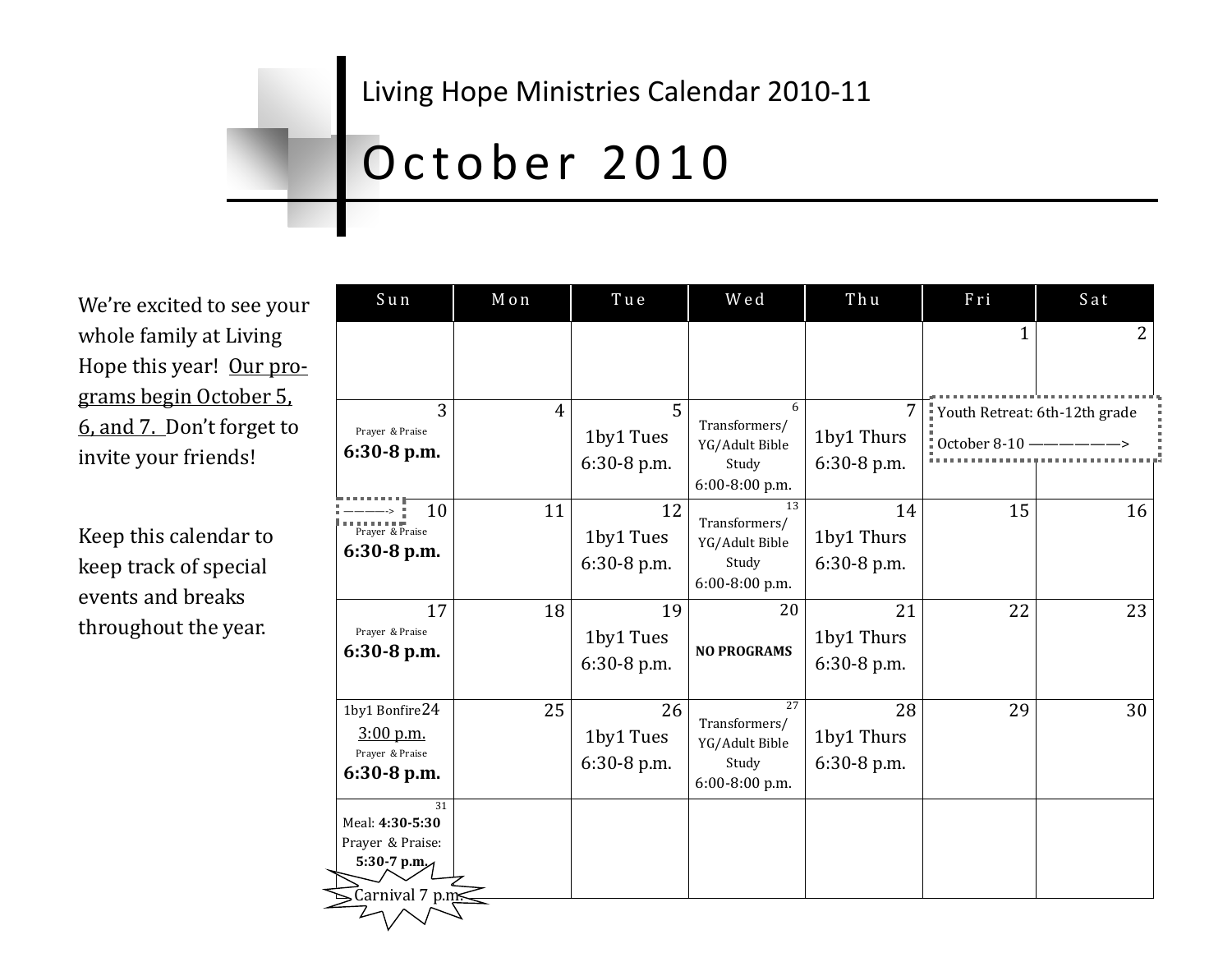### November 2010

| Sun                                                      | Mon | Tue                                            | Wed                                                              | Thu                                      | Fri | Sat |
|----------------------------------------------------------|-----|------------------------------------------------|------------------------------------------------------------------|------------------------------------------|-----|-----|
|                                                          | 1   | 2<br>1by1 Tues<br>6:30-8 p.m.                  | 3<br>Transformers/<br>YG/Adult Bible<br>Study<br>6:00-8:00 p.m.  | $\overline{4}$<br>No 1by1                | 5   | 6   |
| 7<br>Prayer &<br>Praise<br>6:30-8 p.m.                   | 8   | 9<br>1by1 Tues<br>6:30-8 p.m.                  | 10<br>Transformers/<br>YG/Adult Bible<br>Study<br>6:00-8:00 p.m. | 11<br>1by1 Thurs<br>6:30-8 p.m.          | 12  | 13  |
| 14<br>Prayer &<br>Praise<br>6:30-8 p.m.                  | 15  | 16<br>1by1 Tues<br>$6:30-8$ p.m.               | 17<br>Transformers/<br>YG/Adult Bible<br>Study<br>6:00-8:00 p.m. | 18<br>1by1 Thurs<br>6:30-8 p.m.          | 19  | 20  |
| 21<br>Meal: 5:30-6:30<br>Prayer & Praise:<br>6:30-8 p.m. | 22  | 23                                             | 24<br><b>NO PROGRAMS NO PROGRAMS</b>                             | 25<br>NO PROGRAMS<br>Happy Thanksgiving! | 26  | 27  |
| 28<br>Prayer &<br>Praise<br>6:30-8 p.m.                  | 29  | 30<br>1by1 Tues<br>6:30-8 p.m.<br>(last night) |                                                                  |                                          |     |     |

2511 Taylor St NE Minneapolis, MN 55418

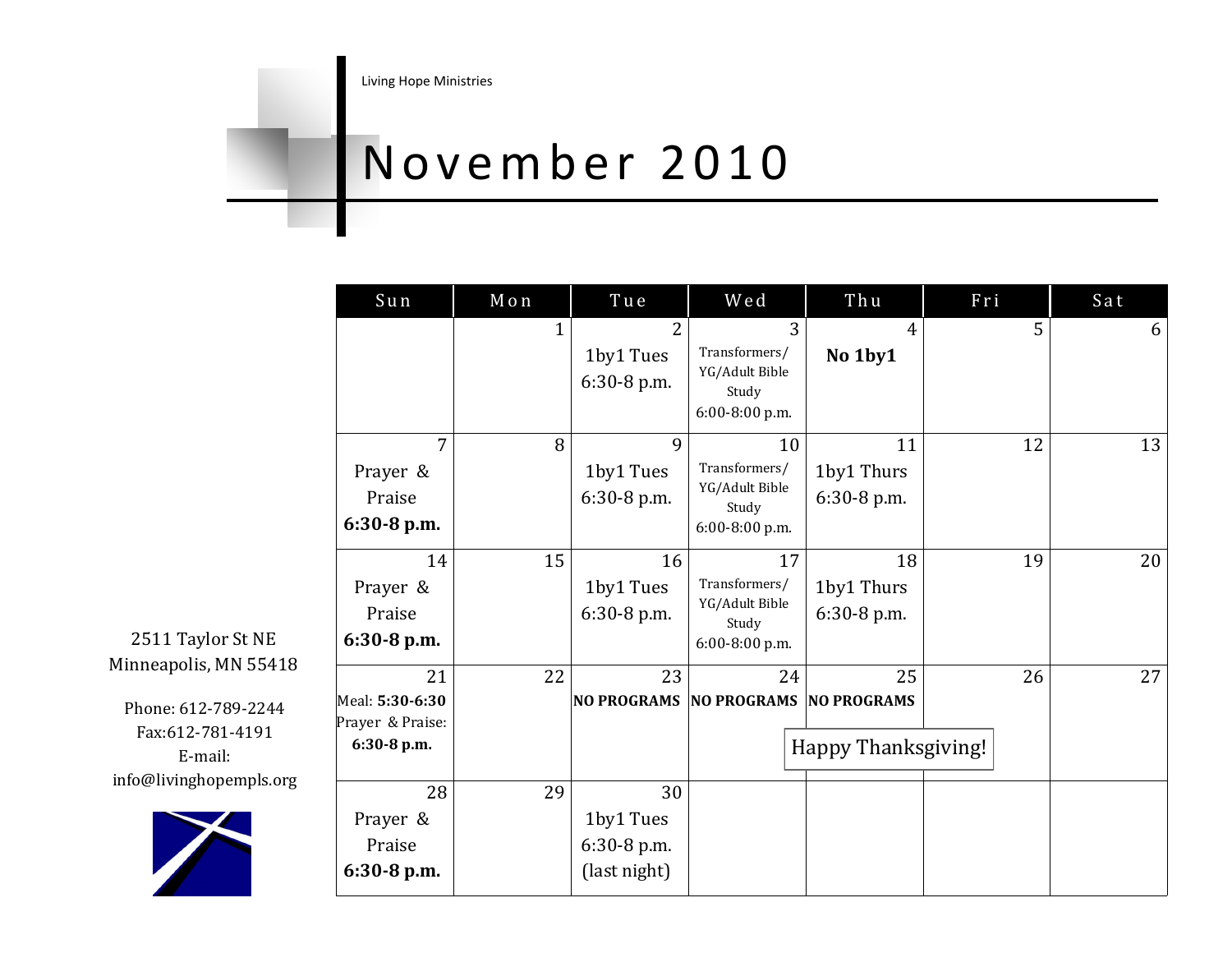#### December 2010

**LHM Core Values**

**Centering every aspect of ministry on Christ and the cross**

**Helping each child experience dignity, significance, and value rooted in God's love**

**Remaining a dynamic ministry empowered by the Holy Spirit**

**Instructing individuals for the development of Biblical leadership in urban ministry**

**Seeking God's direction and creative leadership in the present and the future**

**Transforming the individual within a culture affected by cycles of poverty.**

| Sun                                          | Mon | Tue                                     | Wed                                                                        | Thu                                                         | Fri | Sat            |
|----------------------------------------------|-----|-----------------------------------------|----------------------------------------------------------------------------|-------------------------------------------------------------|-----|----------------|
|                                              |     |                                         | $\mathbf{1}$<br>Transformers/<br>YG/Adult Bible<br>Study<br>6:00-8:00 p.m. | $\overline{2}$<br>1by1 Thurs<br>6:30-8 p.m.<br>(last night) | 3   | $\overline{4}$ |
| 5<br>Christmas<br>Program &<br><b>Dinner</b> | 6   | $\overline{7}$                          | 8<br>Transformers/<br>YG/Adult Bible<br>Study<br>6:00-8:00 p.m.            | 9                                                           | 10  | 11             |
| 12<br>Prayer &<br>Praise<br>6:30-8 p.m.      | 13  | 14<br>Have a wonderful Christmas Break! | 15                                                                         | 16                                                          | 17  | 18             |
| 19                                           | 20  | 21                                      | 22                                                                         | 23                                                          | 24  | 25             |
| 26                                           | 27  | 28                                      | 29                                                                         | 30                                                          | 31  |                |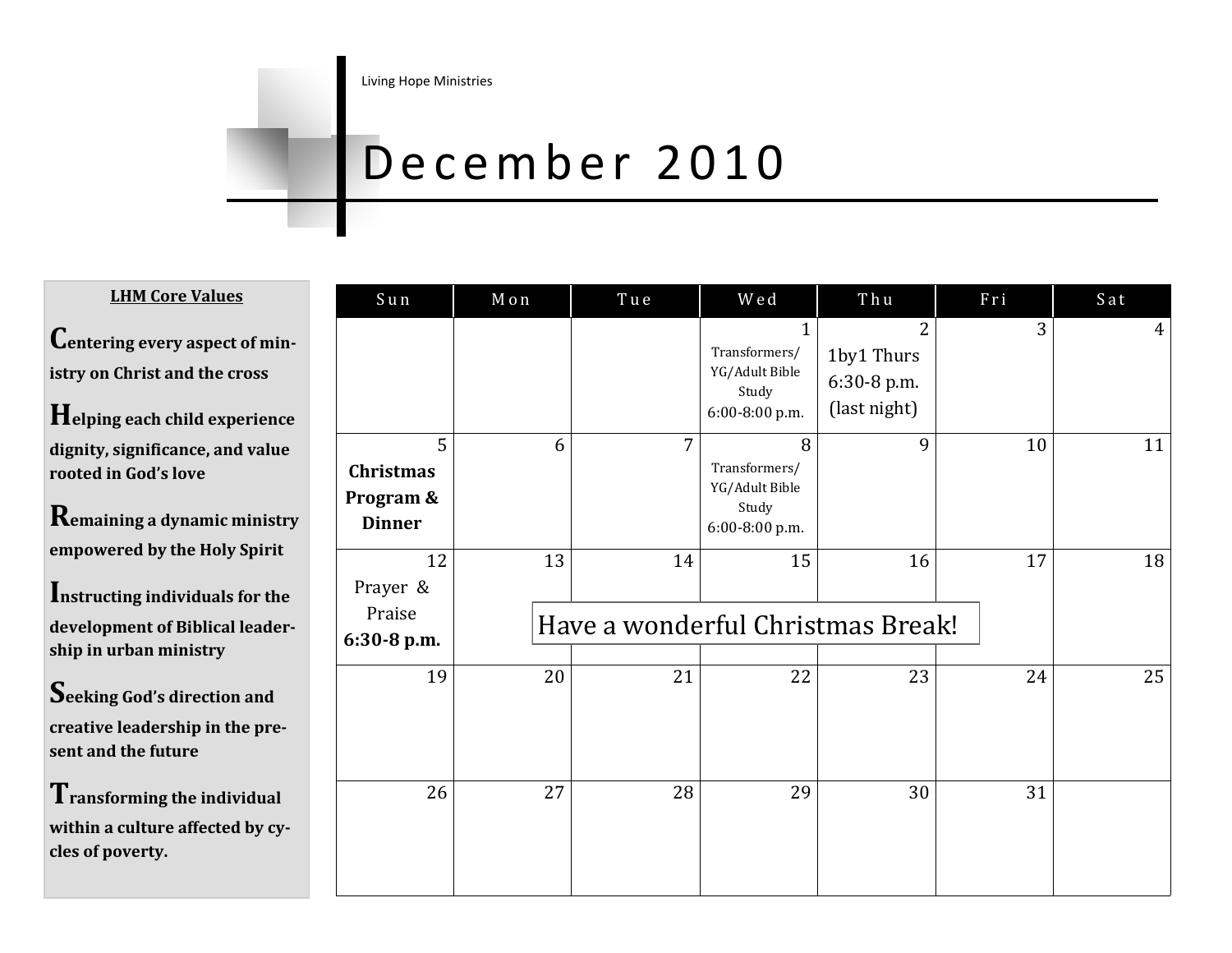#### January 2011

| Sun                                                      | Mon | Tue                            | Wed                                             | Thu                             | Fri | Sat          |
|----------------------------------------------------------|-----|--------------------------------|-------------------------------------------------|---------------------------------|-----|--------------|
|                                                          |     |                                |                                                 |                                 |     | $\mathbf{1}$ |
| $\overline{2}$                                           | 3   | $\overline{4}$                 | 5                                               | 6                               | 7   | 8            |
| 9<br>Prayer & Praise<br>6:30-8 p.m.                      | 10  | 11                             | 12                                              | 13                              | 14  | 15           |
| 16<br>Prayer & Praise<br>6:30-8 p.m.                     | 17  | 18<br>1by1 Tues<br>6:30-8 p.m. | 19<br>Transformers/<br>YG/ABS<br>6:00-8:00 p.m. | 20<br>1by1 Thurs<br>6:30-8 p.m. | 21  | 22           |
| 23<br>Prayer & Praise<br>6:30-8 p.m.                     | 24  | 25<br>1by1 Tues<br>6:30-8 p.m. | 26<br>Transformers/<br>YG/ABS<br>6:00-8:00 p.m. | 27<br>1by1 Thurs<br>6:30-8 p.m. | 28  | 29           |
| 30<br>Meal: 5:30-6:30<br>Prayer & Praise:<br>6:30-8 p.m. | 31  |                                |                                                 |                                 |     |              |

2511 Taylor St NE Minneapolis, MN 55418

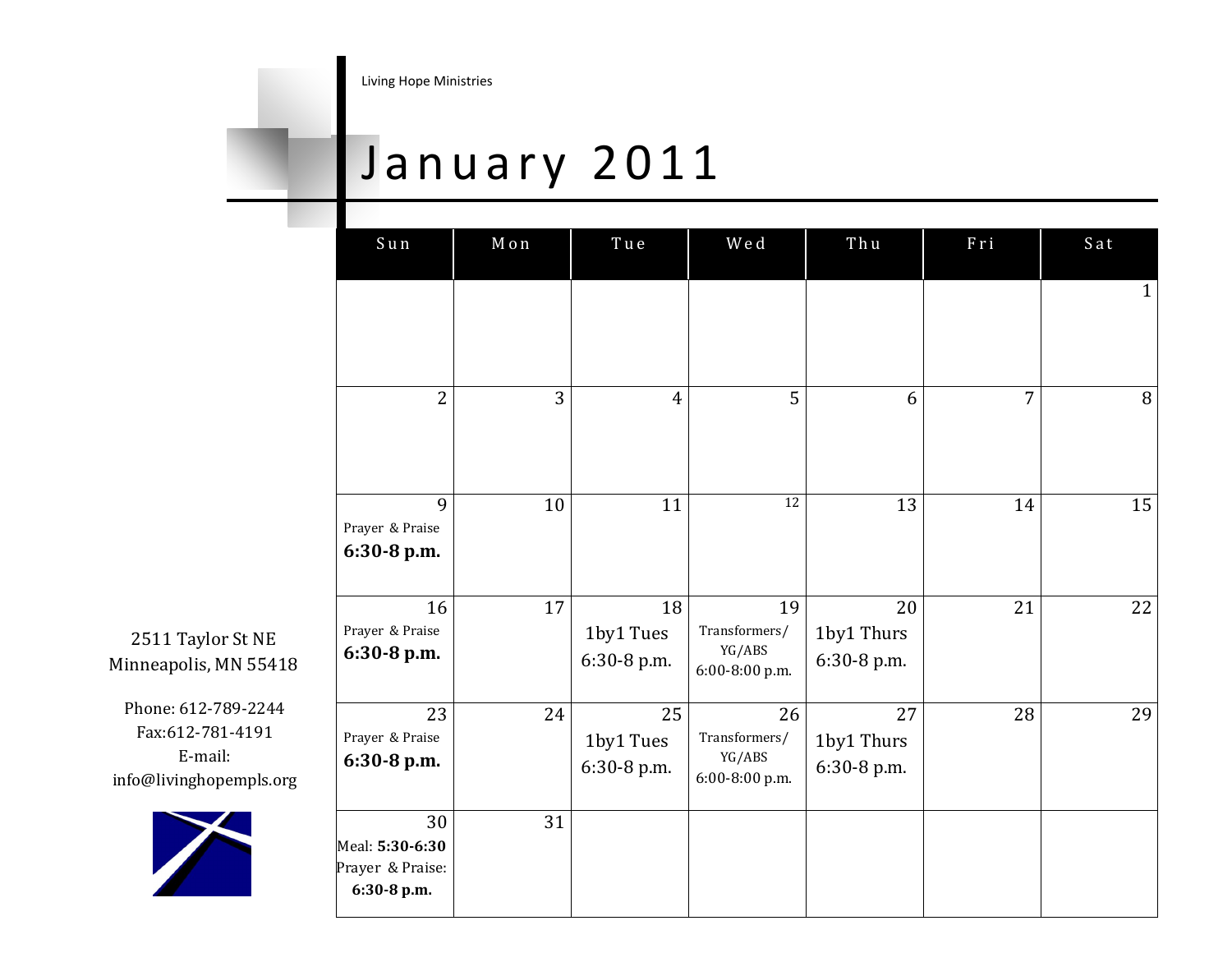# February 2011

| <b>LHM Mission Statement:</b>                                             | Sun                                                      | Mon | Tue                                      | Wed                                                              | Thu                             | Fri            | Sat                                                       |
|---------------------------------------------------------------------------|----------------------------------------------------------|-----|------------------------------------------|------------------------------------------------------------------|---------------------------------|----------------|-----------------------------------------------------------|
| Transforming the<br>hearts<br>of at-risk children in<br>NE Minneapolis by |                                                          |     | $\mathbf{1}$<br>1by1 Tues<br>6:30-8 p.m. | 2<br>Transformers/<br>YG/Adult Bible<br>Study<br>6:00-8:00 p.m.  | 3<br>1by1 Thurs<br>6:30-8 p.m.  | $\overline{4}$ | 5                                                         |
| restoring hope.<br>Embracing                                              | 6<br>Prayer &<br>Praise<br>6:30-8 p.m.                   | 7   | 8<br>1by1 Tues<br>6:30-8 p.m.            | 9<br>Transformers/<br>YG/Adult Bible<br>Study<br>6:00-8:00 p.m.  | 10<br>1by1 Thurs<br>6:30-8 p.m. | 11             | 12                                                        |
| today's children<br>Equipping<br>tomorrow's leaders.                      | 13<br>Prayer &<br>Praise<br>$6:30-8$ p.m.                | 14  | 15<br>1by1 Tues<br>6:30-8 p.m.           | 16<br>Transformers/<br>YG/Adult Bible<br>Study<br>6:00-8:00 p.m. | 17<br>1by1 Thurs<br>6:30-8 p.m. | 18             | 19                                                        |
|                                                                           | 20<br>Prayer &<br>Praise<br>$6:30-8$ p.m.                | 21  | 22<br>1by1 Tues<br>6:30-8 p.m.           | 23<br>Transformers/<br>YG/Adult Bible<br>Study<br>6:00-8:00 p.m. | 24<br>1by1 Thurs<br>6:30-8 p.m. | 25             | 26<br>1 <sub>by1</sub><br>Sledding<br>Party!<br>1:30 p.m. |
|                                                                           | 27<br>Meal: 5:30-6:30<br>Prayer & Praise:<br>6:30-8 p.m. | 28  |                                          |                                                                  |                                 |                |                                                           |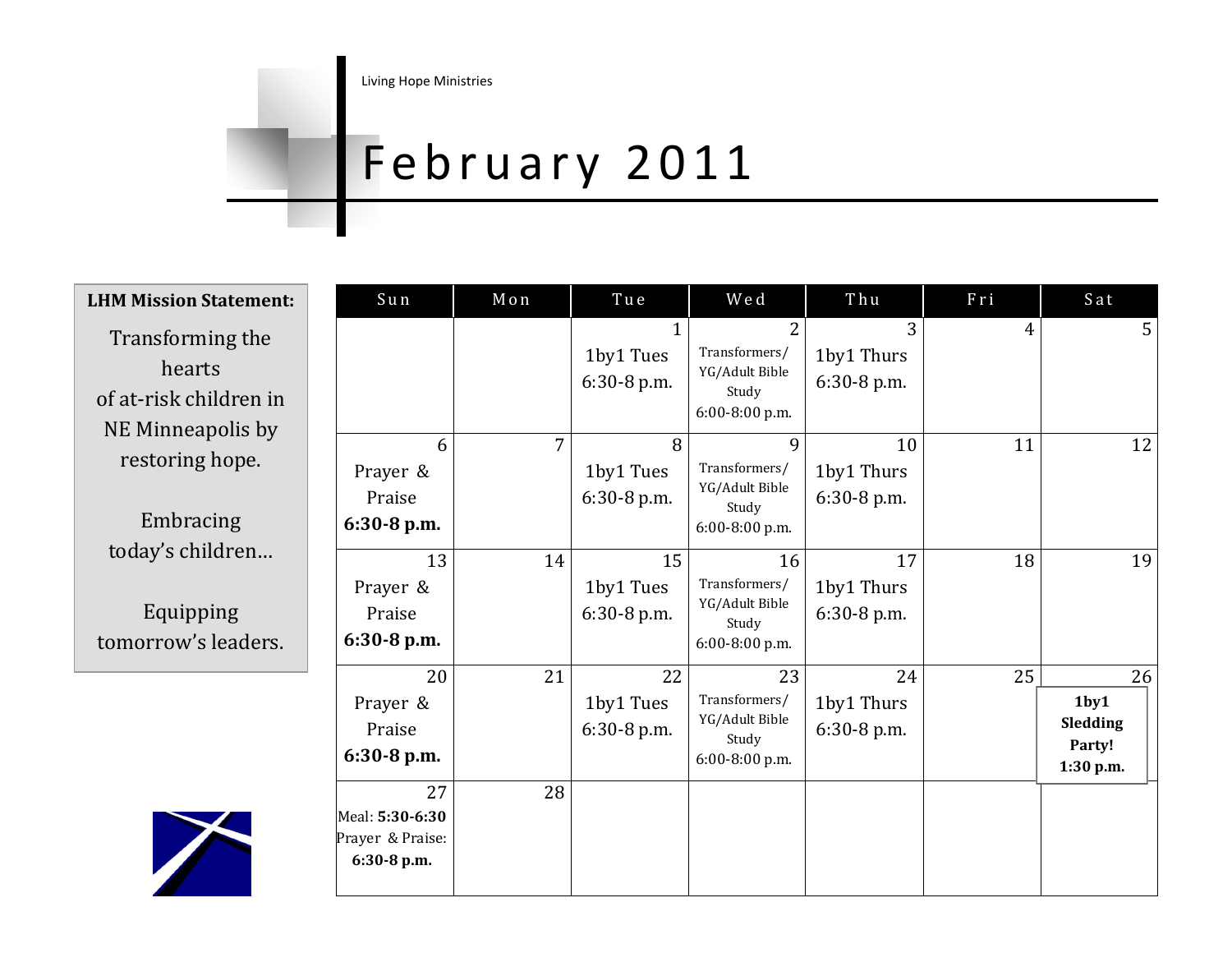## March 2011

| Sun                                                      | Mon            | Tue                                     | Wed                                                                          | Thu                               | Fri            | Sat |
|----------------------------------------------------------|----------------|-----------------------------------------|------------------------------------------------------------------------------|-----------------------------------|----------------|-----|
|                                                          |                | $\mathbf 1$<br>1by1 Tues<br>6:30-8 p.m. | $\overline{2}$<br>Transformers/<br>YG/Adult Bible<br>Study<br>6:00-8:00 p.m. | 3<br><b>NO PROGRAMS</b>           | $\overline{4}$ | 5   |
| 6<br>Prayer &<br>Praise<br>6:30-8 p.m.                   | $\overline{7}$ | 8<br><b>NO PROGRAMS</b>                 | 9<br><b>NO PROGRAMS NO PROGRAMS</b>                                          | 10                                | 11             | 12  |
| 13<br>Prayer &<br>Praise<br>6:30-8 p.m.                  | 14             | 15<br>1by1 Tues<br>6:30-8 p.m.          | 16<br>Transformers/<br>YG/Adult Bible<br>Study<br>$6:00-8:00$ p.m.           | 17<br>1by1 Thurs<br>6:30-8 p.m.   | 18             | 19  |
| 20<br>Prayer &<br>Praise<br>6:30-8 p.m.                  | 21             | 22<br>No 1by1                           | 23<br>Transformers/<br>YG/Adult Bible<br>Study<br>6:00-8:00 p.m.             | 24<br>No 1by1                     | 25             | 26  |
| 27<br>Meal: 5:30-6:30<br>Prayer & Praise:<br>6:30-8 p.m. | 28             | 29<br>1by1 Tues<br>6:30-8 p.m.          | 30<br>Transformers/<br>YG/Adult Bible<br>Study<br>6:00-8:00 p.m.             | 31<br>1by1 Thurs<br>$6:30-8$ p.m. |                |     |

2511 Taylor St NE Minneapolis, MN 55418

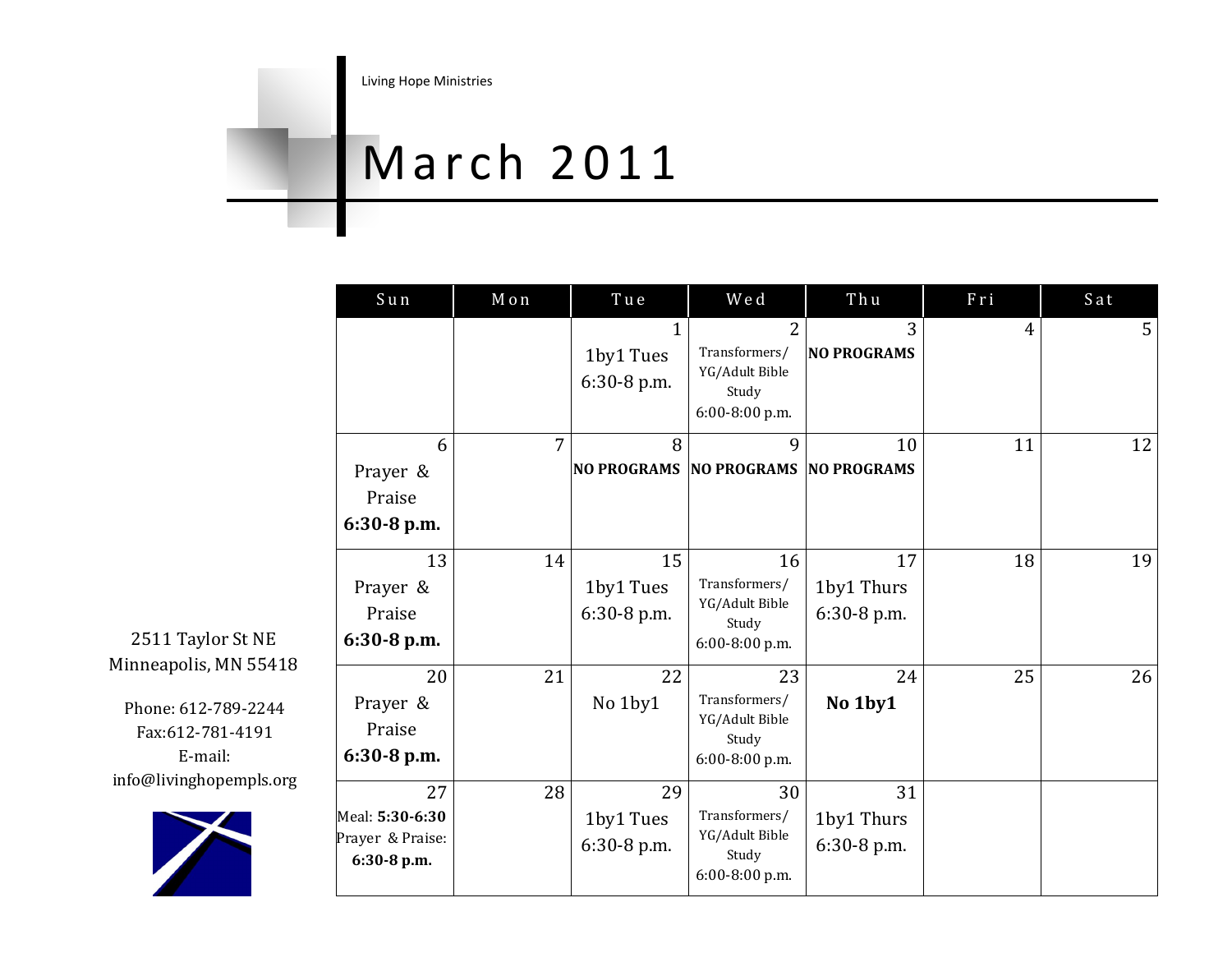#### April 2011

| Looking Ahead                  |                                     |  |  |  |  |
|--------------------------------|-------------------------------------|--|--|--|--|
|                                | <b>Tentative Summer Schedule:</b>   |  |  |  |  |
| June 10-11                     | Rummage Sale                        |  |  |  |  |
| June 20-24                     | <b>Wisconsin Camp</b>               |  |  |  |  |
| June 27- July 1 Vacation Bible | School (1)                          |  |  |  |  |
| July $4-8$                     | Sports Camp 1                       |  |  |  |  |
| July 11-15                     | Day Camp                            |  |  |  |  |
| July 18-22                     | <b>Vacation Bible</b><br>School (2) |  |  |  |  |
| July 25-29                     | <b>Sports Camp 2</b>                |  |  |  |  |
| Aug. 5-7                       | <b>Family Camp</b>                  |  |  |  |  |
| Aug. 13                        | School Supply<br>Drive              |  |  |  |  |



| Sun              | Mon            | Tue         | Wed                             | Thu         | Fri          | Sat            |
|------------------|----------------|-------------|---------------------------------|-------------|--------------|----------------|
|                  |                |             |                                 |             | $\mathbf{1}$ | $\overline{2}$ |
|                  |                |             |                                 |             |              |                |
|                  |                |             |                                 |             |              |                |
| 3                | $\overline{4}$ | 5           | 6                               | 7           | 8            | 9              |
| Prayer &         |                | 1by1 Tues   | Transformers/<br>YG/Adult Bible | 1by1 Thurs  |              |                |
| Praise           |                | 6:30-8 p.m. | Study                           | 6:30-8 p.m. |              |                |
| 6:30-8 p.m.      |                |             | 6:00-8:00 p.m.                  |             |              |                |
| 10               | 11             | 12          | 13                              | 14          | 15           | 16             |
| Prayer &         |                | 1by1 Tues   | Transformers/                   | 1by1 Thurs  |              |                |
| Praise           |                | 6:30-8 p.m. | YG/Adult Bible<br>Study         | 6:30-8 p.m. |              |                |
| 6:30-8 p.m.      |                |             | 6:00-8:00 p.m.                  |             |              |                |
| 17               | 18             | 19          | 20                              | 21          | 22           | 23             |
| Prayer &         |                | 1by1 Tues   | Transformers/                   | 1by1 Thurs  |              |                |
| Praise           |                | 6:30-8 p.m. | YG/Adult Bible<br>Study         | 6:30-8 p.m. |              |                |
| 6:30-8 p.m.      |                |             | 6:00-8:00 p.m.                  |             |              |                |
| 24               | 25             | 26          | 27                              | 28          | 29           | 30             |
| Meal: 5:30-6:30  |                | 1by1 Tues   | <b>Transformers</b>             | 1by1 Thurs  |              |                |
| Prayer & Praise: |                | 6:30-8 p.m. | Celebration                     | 6:30-8 p.m. |              |                |
| 6:30-8 p.m.      |                | (Last day)  | 6-8 p.m.                        | (Last day)  |              |                |